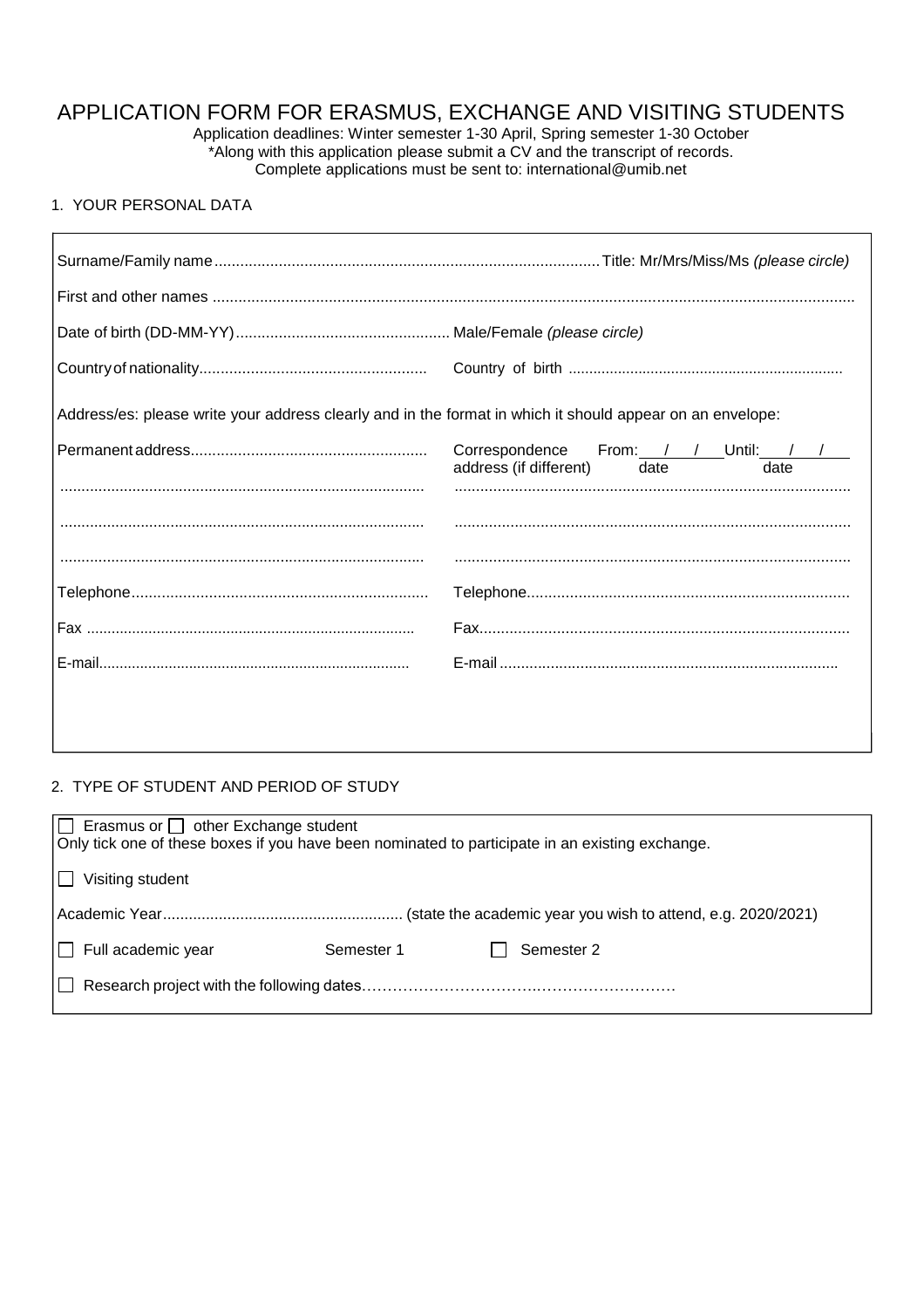# 3. YOUR CURRENT STUDIES

Please give details of your studies at your home institution and enclose a transcript showing the subjects you have taken and the results you have obtained so far.

| Dates of<br>Attendance | Institution | Main course of study (Major) |
|------------------------|-------------|------------------------------|
|                        |             |                              |
|                        |             |                              |
|                        |             |                              |
|                        |             |                              |

What qualification will you obtain at the end of your studies and in which year will that be?

........................................................................................................................................................................................

4. Motivation to participate in an exchange program: YOUR REASONS FOR WISHING TO STUDY ABROAD

## 5. ENGLISH LANGUAGE COMPETENCE

All courses are taught in English and all non-native speakers are required to show that they have an appropriate level of spoken and written English for full academic and social participation. Usually this means a level of B2.

| Please enclose copies of these results/certificates with your application. |
|----------------------------------------------------------------------------|